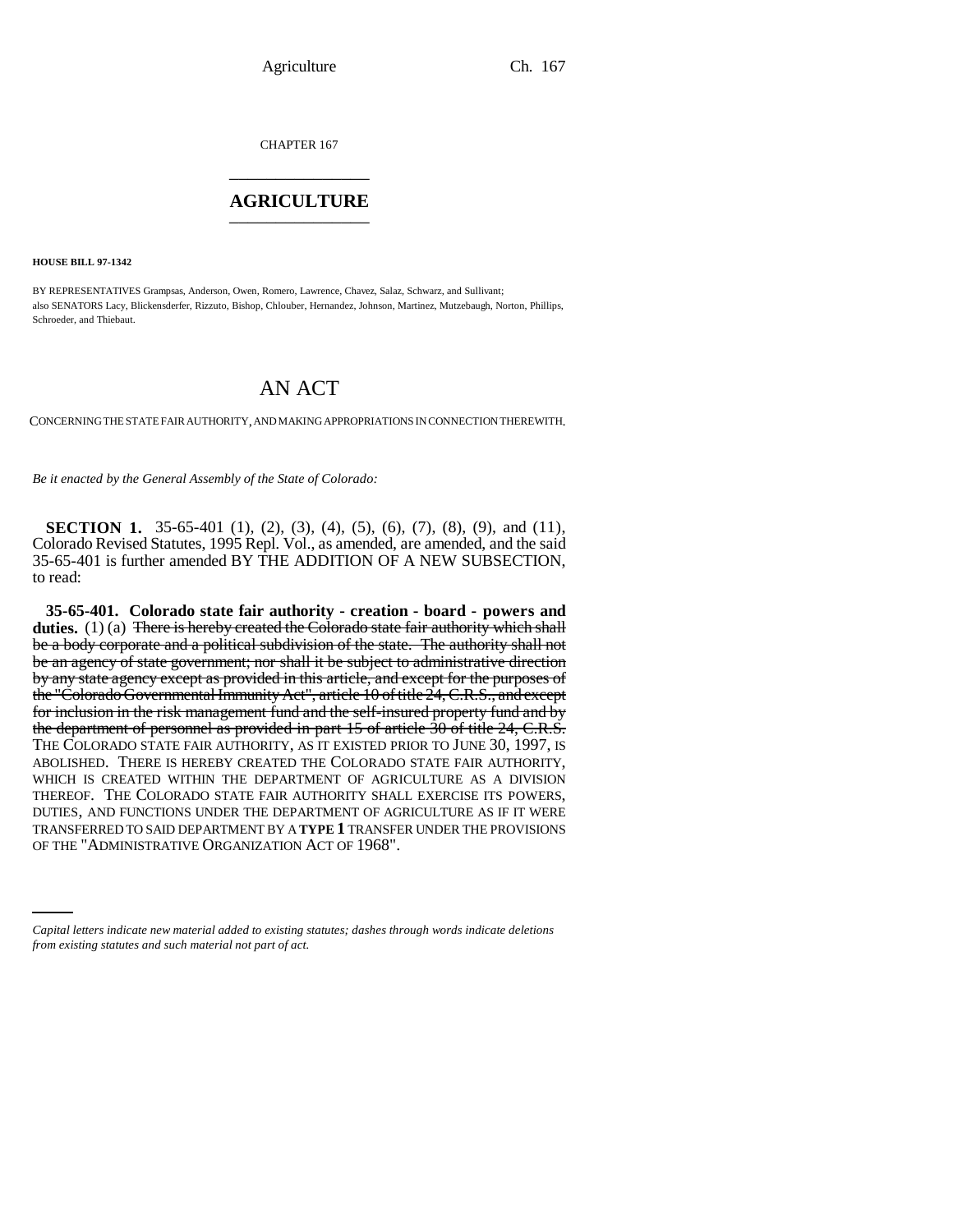(b) THE FUNCTION OF THE COLORADO STATE FAIR AUTHORITY IS TO DIRECT AND SUPERVISE THE COLORADO STATE FAIR AND INDUSTRIAL EXPOSITION CREATED PURSUANT TO SECTION 35-65-105.

(2) (a) The powers of the authority shall be vested in the board of commissioners of the authority ON JUNE 30, 1997, THE EXISTING BOARD OF COMMISSIONERS OF THE COLORADO STATE FAIR AUTHORITY IS ABOLISHED, AND THE TERMS OF THE MEMBERS OF THE BOARD THEN SERVING ARE TERMINATED.

(b) THERE IS HEREBY CREATED THE BOARD OF COMMISSIONERS OF THE COLORADO STATE FAIR AUTHORITY, which shall have eleven members, who TEN OF WHOM shall be appointed by the governor with the consent of the senate except as provided in subsection (11) of this section AND ONE WHO SHALL BE THE COMMISSIONER OF AGRICULTURE OR HIS OR HER DESIGNEE. AT NO TIME SHALL MORE THAN SIX MEMBERS OF THE BOARD BE AFFILIATED WITH THE SAME POLITICAL PARTY AS THE GOVERNOR. WITHIN THIRTY DAYS AFTER JUNE 30, 1997, THE GOVERNOR SHALL APPOINT THE INITIAL MEMBERS OF THE BOARD. THE GOVERNOR MAY APPOINT, AS A MEMBER OF THE BOARD, ANY PERSON WHO WAS A MEMBER OF THE BOARD PRIOR TO ITS TERMINATION.

(3) Of the eleven TEN APPOINTED members of the board, two shall be residents of the county in which the COLORADO state fair and industrial exposition is held and, of the remaining nine EIGHT members, at least one but not more than two shall be residents A RESIDENT of each of the congressional districts of the state AND AT LEAST TWO SHALL BE RESIDENTS OF THE WESTERN SLOPE OF THE STATE.

(4) Persons holding office on June 15, 1987, are subject to the provisions of section 24-1-137, C.R.S. For appointments made thereafter, OF THE MEMBERS FIRST APPOINTED TO THE BOARD, TWO MEMBERS REPRESENTING CONGRESSIONAL DISTRICTS SHALL BE APPOINTED FOR TERMS EXPIRING NOVEMBER 1, 1998; TWO MEMBERS REPRESENTING CONGRESSIONAL DISTRICTS SHALL BE APPOINTED FOR TERMS EXPIRING NOVEMBER 1, 1999; ONE MEMBER REPRESENTING A CONGRESSIONAL DISTRICT, ONE MEMBER REPRESENTING THE COUNTY IN WHICH THE COLORADO STATE FAIR AND INDUSTRIAL EXPOSITION IS HELD, AND ONE AT-LARGE MEMBER SHALL BE APPOINTED FOR TERMS EXPIRING NOVEMBER 1, 2000; ONE MEMBER REPRESENTING A CONGRESSIONAL DISTRICT, ONE AT-LARGE MEMBER, AND ONE MEMBER REPRESENTING THE COUNTY IN WHICH THE COLORADO STATE FAIR AND INDUSTRIAL EXPOSITION IS HELD SHALL BE APPOINTED FOR TERMS EXPIRING NOVEMBER 1, 2001. THEREAFTER, members of the board shall be appointed for terms of four years. APPOINTMENTS MADE TO THE BOARD WHEN THE SENATE IS NOT IN SESSION SHALL BE TEMPORARY APPOINTMENTS, AND THE APPOINTEES SHALL SERVE ON A TEMPORARY BASIS UNTIL THE SENATE IS IN SESSION AND IS ABLE TO CONFIRM SUCH APPOINTMENTS. EACH MEMBER SHALL HOLD OFFICE UNTIL THE MEMBER'S SUCCESSOR IS APPOINTED AND QUALIFIED.

(5) Members shall be appointed so as to represent various segments of the economy of the state, including, but not limited to, light and heavy manufacturing, mining, science, education, tourism, labor, recreation, entertainment, and agriculture. OF THE TEN APPOINTED MEMBERS OF THE BOARD, ONE SHALL BE A CERTIFIED PUBLIC ACCOUNTANT, ONE SHALL HAVE EXPERTISE IN FINANCE THROUGH CURRENT MANAGEMENT-LEVEL EXPERIENCE IN BANKING, AND ONE SHALL HAVE SUBSTANTIAL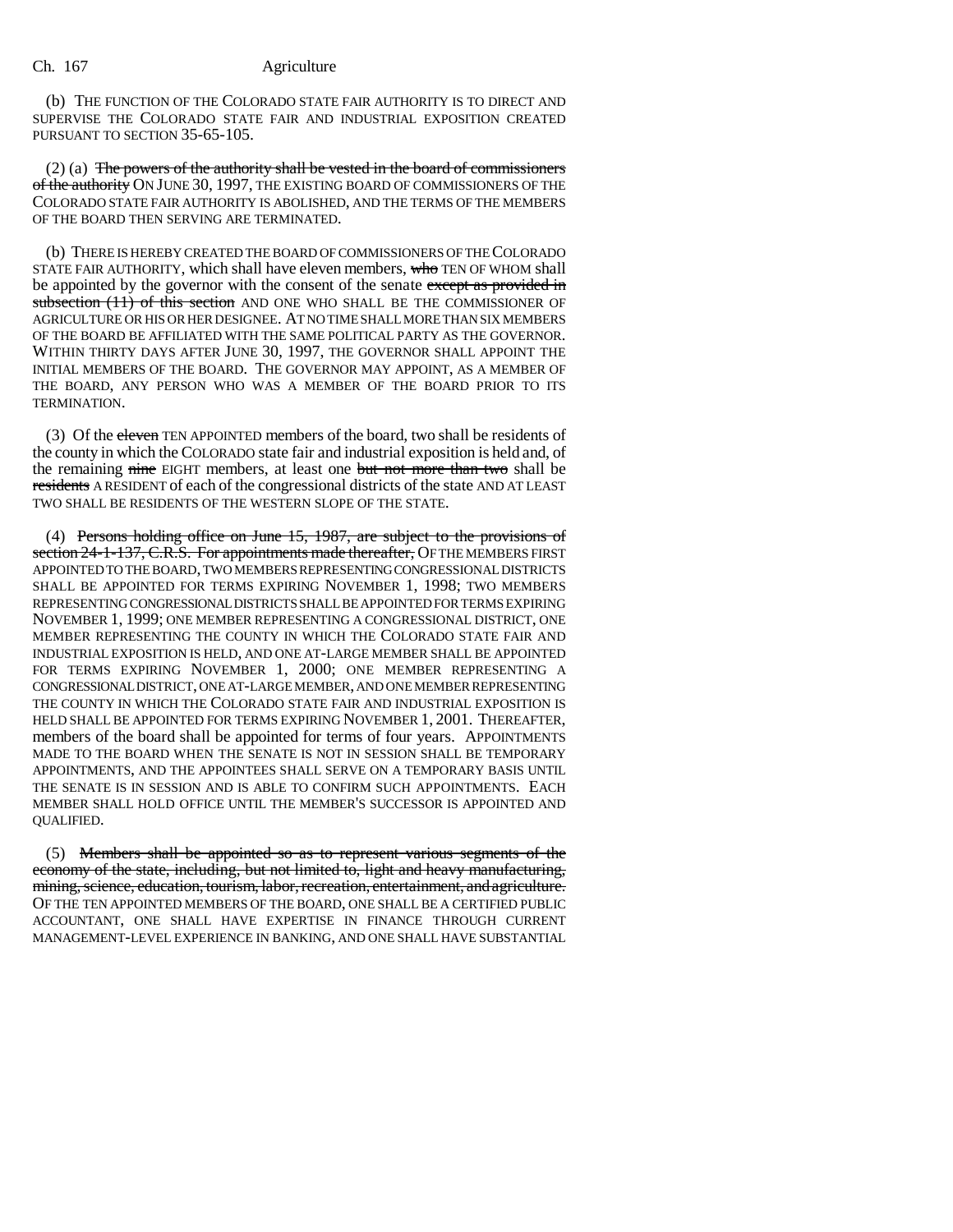EXPERIENCE IN AGRICULTURE OR IN THE ACTIVITIES OF 4-H CLUBS.

(6) ANY APPOINTED MEMBER MAY BE REMOVED FOR CAUSE AT ANY TIME DURING THE MEMBER'S TERM BY THE GOVERNOR. Vacancies on the board shall be filled by appointment by the governor WITH THE CONSENT OF THE SENATE for the unexpired terms.

(7) Members of the board shall serve without pay but shall be reimbursed for REASONABLE AND NECESSARY expenses incurred in the performance of their duties.

# (8) In addition to the eleven appointive members of the board, the commissioner of agriculture shall serve, ex officio, as a nonvoting member of the board.

(8.5) ALL ELEVEN MEMBERS OF THE BOARD, INCLUDING THE COMMISSIONER OF AGRICULTURE OR HIS OR HER DESIGNEE, SHALL BE VOTING MEMBERS OF THE BOARD. THE MEMBERS OF THE BOARD SHALL ELECT A CHAIR, A VICE-CHAIR, AND A SECRETARY FROM AMONG THE MEMBERSHIP OF THE BOARD. BOARD ACTION SHALL REQUIRE THE AFFIRMATIVE VOTE OF A MAJORITY OF A QUORUM OF THE BOARD.

(9) The board shall:

(a) Provide for the Colorado state fair and industrial exposition, subject to available appropriations by the general assembly;

(b) Enter into any agreements with the department of agriculture and other agencies of the state government as may be necessary to provide for the Colorado state fair and industrial exposition;

(c) Hire and employ such permanent and temporary staff as may be necessary THE MANAGER OF THE COLORADO STATE FAIR AUTHORITY IN ACCORDANCE WITH THE PROVISIONS OF SECTION 35-65-403;

(d) Meet as often as necessary, but not less than once a month;

(e) Repealed.

(f) Accept contributions from nonstate sources for the purpose of financing and supporting the Colorado state fair and industrial exposition; EXCEPT THAT THE BOARD SHALL NOT ACCEPT ANY CONTRIBUTIONS THAT WOULD CAUSE THE AUTHORITY TO EXCEED THE LIMITATIONS PRESCRIBED IN SECTION 35-65-405 (1);

(g) Repealed.

(h) Establish such accounts and procedures as necessary to budget, receive and disburse, and account for all funds received, appropriated, or generated and all reimbursements or accretions thereto, as invested, paid, or disbursed in the operation and management necessary to carry out the purpose of this article;

(i) Provide for an audit at least annually by or under the direction of the state auditor, who shall submit a report of the audit to the legislative audit committee. The expenses of the audit shall be paid by the authority.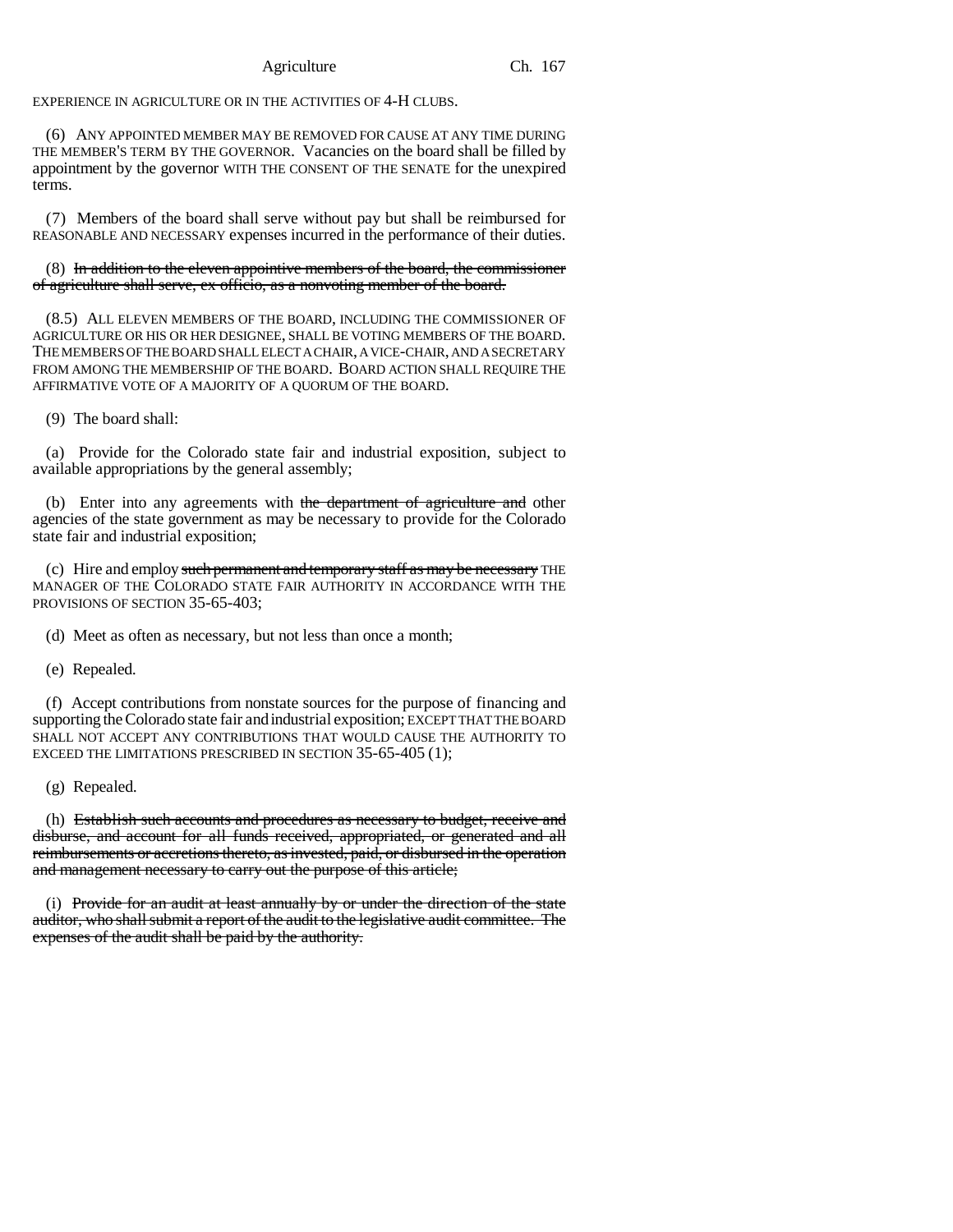(j) ADOPT RULES IN ACCORDANCE WITH THE PROVISIONS OF ARTICLE 4 OF TITLE 24, C.R.S.;

(k) SUBMIT ANNUAL REPORTS IN ACCORDANCE WITH SECTION 35-65-406;

(l) PERFORM SUCH OTHER DUTIES AS MAY BE REQUIRED BY LAW.

(11) Notwithstanding any other provision of this section to the contrary, the Colorado state fair and industrial exposition commission members who are in office on June 2, 1983, shall comprise the board of commissioners.

**SECTION 2.** Part 4 of article 65 of title 35, Colorado Revised Statutes, 1995 Repl. Vol., as amended, is amended BY THE ADDITION OF THE FOLLOWING NEW SECTIONS to read:

**35-65-403. Office of manager of the Colorado state fair authority - creation.** (1) THE OFFICE OF MANAGER OF THE COLORADO STATE FAIR AUTHORITY IS HEREBY CREATED. THE BOARD SHALL APPOINT A MANAGER OF THE COLORADO STATE FAIR AUTHORITY WHO SHALL HAVE KNOWLEDGE OF LIVESTOCK, AGRICULTURE, HORTICULTURE, INDUSTRY, RECREATION, EDUCATION, AND SCIENTIFIC FACILITIES, PROCESSES, AND PRODUCTS OF THE STATE OF COLORADO AND WHO SHALL HAVE EXPERIENCE IN FAIR MANAGEMENT AND PROMOTION. THE MANAGER SHALL SERVE FOR AN INDEFINITE TERM AND SHALL NOT HOLD ANY OTHER PUBLIC OFFICE BUT SHALL DEVOTE HIS OR HER ENTIRE TIME TO THE SERVICE OF THE STATE IN THE DISCHARGE OF HIS OR HER OFFICIAL DUTIES. THE APPOINTMENT OR REMOVAL OF THE MANAGER SHALL BE SUBJECT TO THE PROVISIONS OF SECTION 13 OF ARTICLE XII OF THE STATE CONSTITUTION AND THE STATUTES ENACTED PURSUANT THERETO. NOTWITHSTANDING ANY LAW TO THE CONTRARY, THE OFFICE OF MANAGER OF THE COLORADO STATE FAIR AUTHORITY SHALL BE A POSITION IN THE SENIOR EXECUTIVE SERVICE FOR PURPOSES OF SECTION 24-50-104 (6) (e), C.R.S.

(2) THE MANAGER SHALL BE THE CHIEF ADMINISTRATIVE HEAD OF THE COLORADO STATE FAIR AUTHORITY UNDER THE DIRECTION AND SUPERVISION OF THE BOARD AND SHALL HAVE GENERAL SUPERVISION AND CONTROL OF ALL ACTIVITIES, FUNCTIONS, AND EMPLOYEES OF THE COLORADO STATE FAIR AUTHORITY AND SHALL EXERCISE ALL NECESSARY POWERS INCIDENT THERETO. THE MANAGER SHALL EXERCISE ALL THE POWERS AND FUNCTIONS OF THE BOARD IN THE INTERIM OF ITS MEETINGS AND SHALL PERFORM SUCH OTHER DUTIES AS MAY BE PRESCRIBED BY THE BOARD OR BY LAW.

(3) ANY CURRENT STATE FAIR AUTHORITY EMPLOYEE WHO WAS PREVIOUSLY CERTIFIED UNDER THE STATE PERSONNEL SYSTEM AND WHO IS RETURNING TO THE STATE PERSONNEL SYSTEM PURSUANT TO THIS PART 4, AS AMENDED BY HOUSE BILL 97-1342, ENACTED AT THE FIRST REGULAR SESSION OF THE SIXTY-FIRST GENERAL ASSEMBLY, SHALL BE ELIGIBLE FOR REINSTATEMENT.

**35-65-404. Transfer of property.** (1) ON JUNE 30, 1997, ALL ITEMS OF PROPERTY, REAL AND PERSONAL, INCLUDING OFFICE FURNITURE AND FIXTURES, BOOKS, DOCUMENTS, AND RECORDS OF THE COLORADO STATE FAIR AUTHORITY, AS IT EXISTED PRIOR TO SAID DATE, ARE TRANSFERRED TO THE COLORADO STATE FAIR AUTHORITY, CREATED IN THE DEPARTMENT OF AGRICULTURE, AND SHALL BECOME THE PROPERTY THEREOF.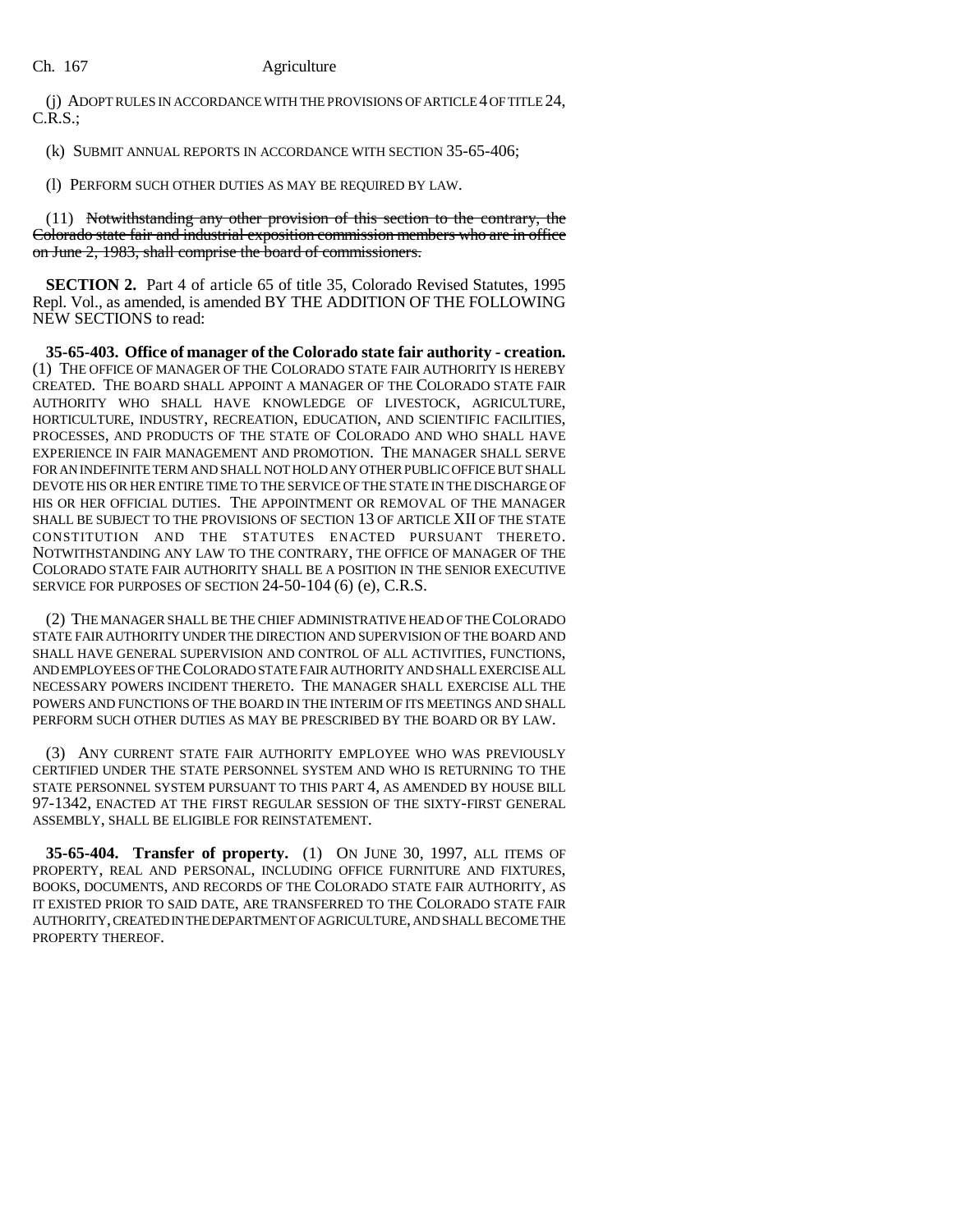(2) ON AND AFTER JUNE 30, 1997, WHENEVER THE COLORADO STATE FAIR AUTHORITY OR THE BOARD OF COMMISSIONERS OF THE COLORADO STATE FAIR AUTHORITY, AS THEY EXISTED PRIOR TO JUNE 30, 1997, IS REFERRED TO OR DESIGNATED BY ANY CONTRACT OR OTHER DOCUMENT IN CONNECTION WITH THE COLORADO STATE FAIR AND INDUSTRIAL EXPOSITION, SUCH REFERENCE OR DESIGNATION SHALL BE DEEMED TO APPLY TO THE COLORADO STATE FAIR AUTHORITY AND THE BOARD OF COMMISSIONERS OF THE COLORADO STATE FAIR AUTHORITY, CREATED PURSUANT TO SECTION 35-65-401. ALL CONTRACTS ENTERED INTO BY THE AUTHORITY OR ITS BOARD PRIOR TO JUNE 30, 1997, IN CONNECTION WITH THE COLORADO STATE FAIR AND INDUSTRIAL EXPOSITION, ARE HEREBY VALIDATED, WITH THE COLORADO STATE FAIR AUTHORITY, CREATED IN THE DEPARTMENT OF AGRICULTURE, SUCCEEDING TO ALL RIGHTS AND OBLIGATIONS UNDER SUCH CONTRACTS.

(3) NO SUIT, ACTION, OR OTHER JUDICIAL OR ADMINISTRATIVE PROCEEDING LAWFULLY COMMENCED PRIOR TO JUNE 30, 1997, OR WHICH COULD HAVE BEEN COMMENCED PRIOR TO SAID DATE, BY OR AGAINST THE COLORADO STATE FAIR AUTHORITY, ITS BOARD OF COMMISSIONERS, OR ANY OFFICER THEREOF IN SUCH OFFICER'S OFFICIAL CAPACITY OR IN RELATION TO THE DISCHARGE OF THE OFFICIAL'S DUTIES SHALL ABATE BY REASON OF THE ABOLISHMENT OF THE COLORADO STATE FAIR AUTHORITY AND ITS BOARD, AS THEY EXISTED PRIOR TO SAID DATE, AND THE CREATION, IN THE DEPARTMENT OF AGRICULTURE, OF THE COLORADO STATE FAIR AUTHORITY AND THE BOARD OF COMMISSIONERS OF THE COLORADO STATE FAIR AUTHORITY.

**35-65-405. Colorado state fair authority - board of commissioners enterprise status.** (1) THE COLORADO STATE FAIR AUTHORITY AND THE BOARD OF COMMISSIONERS OF THE COLORADO STATE FAIR AUTHORITY, CREATED PURSUANT TO SECTION 35-65-401, SHALL CONSTITUTE AN ENTERPRISE FOR THE PURPOSES OF SECTION 20 OF ARTICLE X OF THE STATE CONSTITUTION, SO LONG AS THE BOARD RETAINS THE AUTHORITY TO ISSUE REVENUE BONDS AND THE COLORADO STATE FAIR AUTHORITY RECEIVES LESS THAN TEN PERCENT OF ITS TOTAL ANNUAL REVENUES IN GRANTS, AS DEFINED IN SECTION 24-77-102 (7), FROM ALL COLORADO STATE AND LOCAL GOVERNMENTS COMBINED. SO LONG AS IT CONSTITUTES AN ENTERPRISE PURSUANT TO THIS SUBSECTION (1), THE AUTHORITY AND THE BOARD SHALL NOT BE SUBJECT TO ANY PROVISIONS OF SECTION 20 OF ARTICLE X OF THE STATE CONSTITUTION.

(2) FOR PURPOSES OF PART 2 OF ARTICLE 72 OF TITLE 24,C.R.S., THE RECORDS OF THE COLORADO STATE FAIR AUTHORITY AND THE BOARD OF COMMISSIONERS OF THE COLORADO STATE FAIR AUTHORITY SHALL BE PUBLIC RECORDS, AS DEFINED IN SECTION 24-72-202 (6),C.R.S., REGARDLESS OF WHETHER THE AUTHORITY AND THE BOARD CONSTITUTE AN ENTERPRISE PURSUANT TO SUBSECTION (1) OF THIS SECTION.

**35-65-406. Annual reports.** THE COLORADO STATE FAIR AUTHORITY AND ITS BOARD OF COMMISSIONERS SHALL MAKE AN ANNUAL REPORT BY JANUARY 1 OF EACH YEAR TO THE GOVERNOR, THE GENERAL ASSEMBLY, THE JOINT BUDGET COMMITTEE, AND THE LEGISLATIVE AUDIT COMMITTEE, WHICH SHALL INCLUDE A SUMMARY OF THE AUTHORITY'S ACTIVITIES FOR THE PREVIOUS YEAR, A STATEMENT OF REVENUES RESULTING FROM OPERATION OF THE COLORADO STATE FAIR AND INDUSTRIAL EXPOSITION, A STATEMENT OF THE CURRENT BALANCE OF THE COLORADO STATE FAIR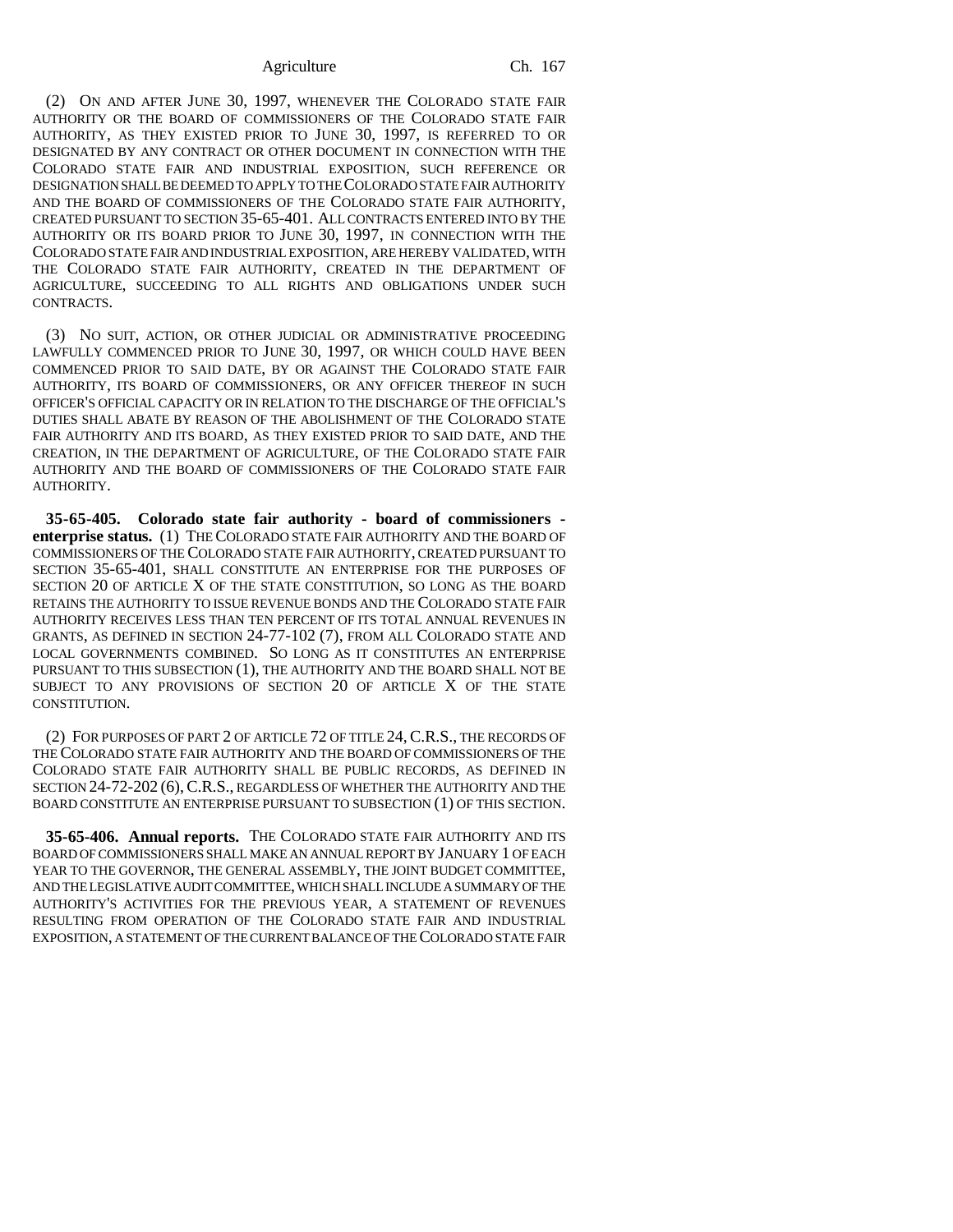AUTHORITY CASH FUND, EXPENSES OF THE AUTHORITY, A STATEMENT OF OUTSTANDING REVENUE BONDS ISSUED BY THE BOARD, AND ANY RECOMMENDATIONS FOR CHANGE IN THE STATUTES THAT THE BOARD OR MANAGER DEEMS NECESSARY OR DESIRABLE, INCLUDING BUT NOT LIMITED TO ANY CHANGE TO PART 14 OF ARTICLE 30 OF TITLE 24,C.R.S., AND THE "PROCUREMENT CODE", ARTICLES 101 TO 112 OF TITLE 24, C.R.S., NECESSARY OR DESIRABLE DUE TO THE UNIQUE NATURE OF THE COLORADO STATE FAIR AND INDUSTRIAL EXPOSITION. THE REPORT SHALL BE PUBLIC.

**35-65-407. Warrants.** THE CONTROLLER IS AUTHORIZED TO DRAW AND THE STATE TREASURER TO PAY WARRANTS UPON ALL THE FUNDS APPROPRIATED FROM THE COLORADO STATE FAIR AUTHORITY CASH FUND, CREATED PURSUANT TO SECTION 35-65-107 (1), ON THE ORDER OF THE BOARD, SIGNED BY ITS CHAIR AND COUNTERSIGNED BY ITS SECRETARY.

**35-65-408. Applicability of other laws.** NOTWITHSTANDING ANY LAW TO THE CONTRARY, UNTIL MARCH 1, 1998, THE COLORADO STATE FAIR AUTHORITY SHALL NOT BE SUBJECT TO THE PROVISIONS OF PART 14 OF ARTICLE 30 OF TITLE 24, C.R.S., AND THE "PROCUREMENT CODE", ARTICLES 101 TO 112 OF TITLE 24, C.R.S. ON AND AFTER MARCH 1, 1998, THE COLORADO STATE FAIR AUTHORITY SHALL BE SUBJECT TO THE PROVISIONS OF PART 14 OF ARTICLE 30 OF TITLE 24, C.R.S., AND THE "PROCUREMENT CODE", ARTICLES 101 TO 112 OF TITLE 24, C.R.S.

**SECTION 3.** 35-65-401 (9.5), Colorado Revised Statutes, 1995 Repl. Vol., as amended by Senate Bill 97-225, enacted at the First Regular Session of the Sixty-first General Assembly, is amended to read:

**35-65-401. Colorado state fair authority - creation - powers and duties repeal.** (9.5) (a) In order to finance working capital and other cash flow needs of the authority, the board may negotiate or contract with any person, corporation, association, or company or the state of Colorado through the state treasurer for a loan not to exceed the difference between the anticipated revenues for the current fiscal year for the Colorado state fair fund and the amount credited to date to said state fair fund. In addition, the board may pledge such revenues to retirement of a loan obtained pursuant to this subsection  $(9.5)$ . On JUNE 30, 1997, ANY LOANS ENTERED INTO PURSUANT TO THIS PARAGRAPH (a) SHALL BECOME AN OBLIGATION OF THE BOARD TO THE SAME EXTENT AS THEY WERE AN OBLIGATION OF THE BOARD BEFORE SAID DATE. Such ANY loan ENTERED INTO PURSUANT TO THIS PARAGRAPH (a) BEFORE SAID DATE shall be liquidated no later than  $\frac{\text{Hence}}{30}$  JULY 15, 1997, from moneys subsequently credited to the Colorado state fair AUTHORITY CASH fund.

(b) THIS SUBSECTION (9.5) IS REPEALED, EFFECTIVE JULY 31, 1997.

**SECTION 4.** 35-65-105 (3), Colorado Revised Statutes, 1995 Repl. Vol., is amended to read:

**35-65-105. State fair and industrial exposition.** (3) The Colorado state fair and industrial exposition shall be under the care, direction and supervision of the board AUTHORITY.

**SECTION 5.** 35-65-107, Colorado Revised Statutes, 1995 Repl. Vol., is amended to read: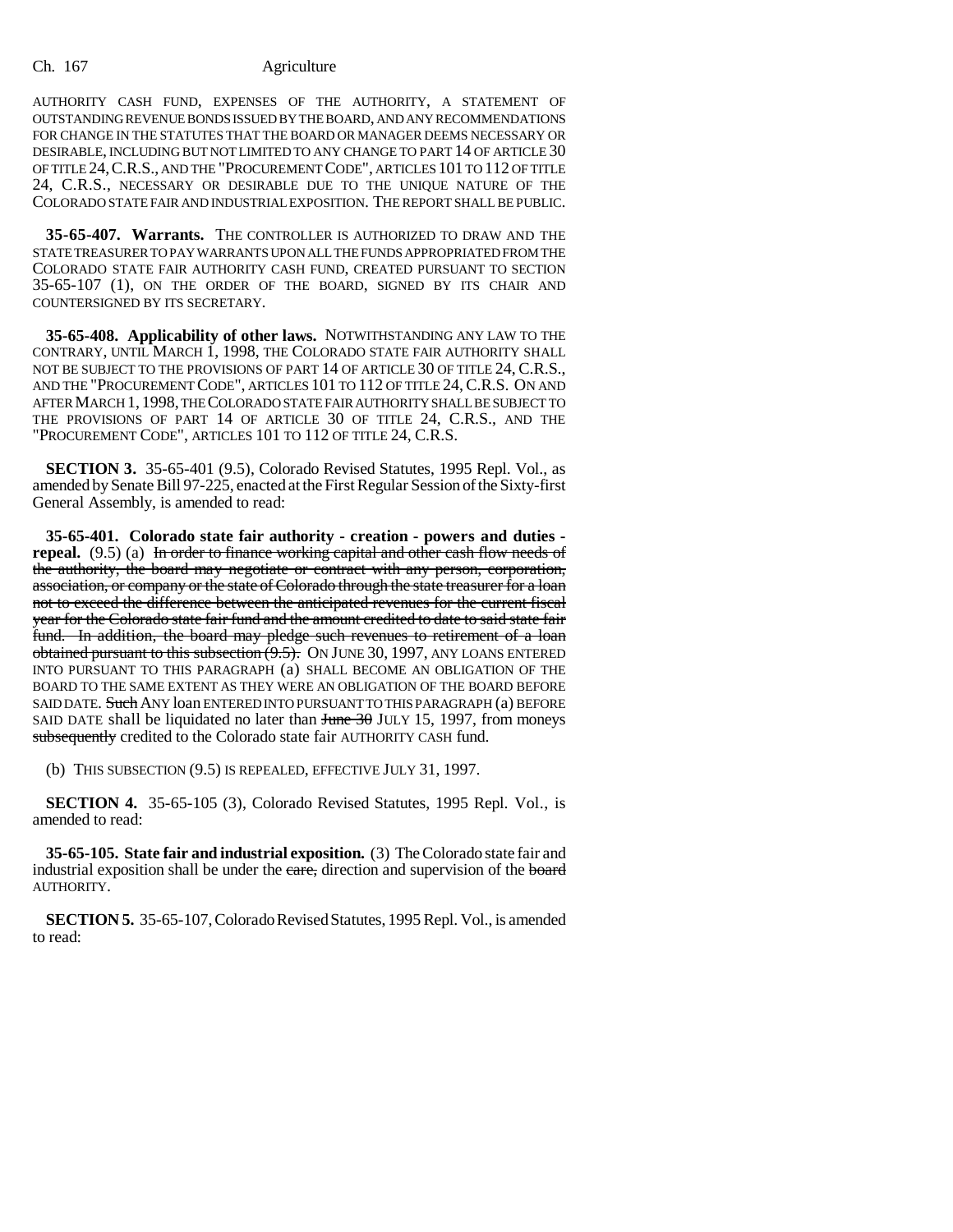**35-65-107. State fair fund - lease and use of facilities.** (1) The board is hereby authorized to lease from the state the grounds and premises known as the state fair grounds for a sum not to exceed ten dollars per year so long as the state fair is held thereon. The board is further authorized to enter into agreements to lease any of the facilities at the Colorado state fair and industrial exposition at Pueblo, Colorado, from any public or private entity and to sublease any of these facilities to any other public or private entity, upon such terms and conditions as shall be approved by the board. The board is further authorized to sponsor any off-season event which it may approve. All moneys received by the board under this section and through any other authorized activities shall be retained by the board TRANSMITTED TO THE STATE TREASURER and placed in the Colorado state fair AUTHORITY CASH fund, which fund is hereby created IN THE STATE TREASURY. MONEYS IN SAID FUND SHALL BE for the use, operation, maintenance, and support of the Colorado state fair and industrial exposition, which use shall include without limitation, the payment of bond obligations IN ACCORDANCE WITH THE PROVISIONS OF PART 3 OF THIS ARTICLE and, WITHOUT LIMITATION, other obligations of the board.

(2) The board is authorized to administer the Colorado state fair fund and use such moneys for the purposes of this article. Custody of all moneys in the COLORADO STATE FAIR fund as of  $July 1, 1989$ , JUNE 30, 1997, shall be transferred to the board COLORADO STATE FAIR AUTHORITY CASH FUND.

(3) (a) The Colorado state fair AUTHORITY CASH fund shall consist of:

(I) All moneys which THAT may be appropriated thereto by the general assembly; and

 $(II)$  All other moneys which THAT may be available to it, including the moneys received under subsection (1) of this section.

(b) The moneys in the COLORADO STATE FAIR AUTHORITY CASH fund shall be continuously available for the purposes of this article SUBJECT TO ANNUAL APPROPRIATION and shall not be transferred to or revert to the general fund of the state at the end of any fiscal year. ALL INTEREST DERIVED FROM THE DEPOSIT AND INVESTMENT OF MONEYS IN THE FUND SHALL BE CREDITED TO THE FUND.

**SECTION 6.** 35-65-107.5, Colorado Revised Statutes, 1995 Repl. Vol., is repealed as follows:

**35-65-107.5. Capital construction and controlled maintenance.** (1) Beginning July 1, 1992, the authority shall pay for controlled maintenance projects out of any revenues in the state fair fund.

(2) The board may request the general assembly to make appropriations to the authority for capital construction projects so long as the board agrees to fund a portion of the proposed capital construction projects out of the operating revenues of the authority, any proceeds derived from the issuance of any bonds, notes, or other obligations of the authority, or any donated or matching moneys contributed to the authority from other governmental or private entities, or from any combination of such sources; except that the provisions of this subsection  $(2)$  shall not apply to any capital construction project involving the construction of a new indoor arena at the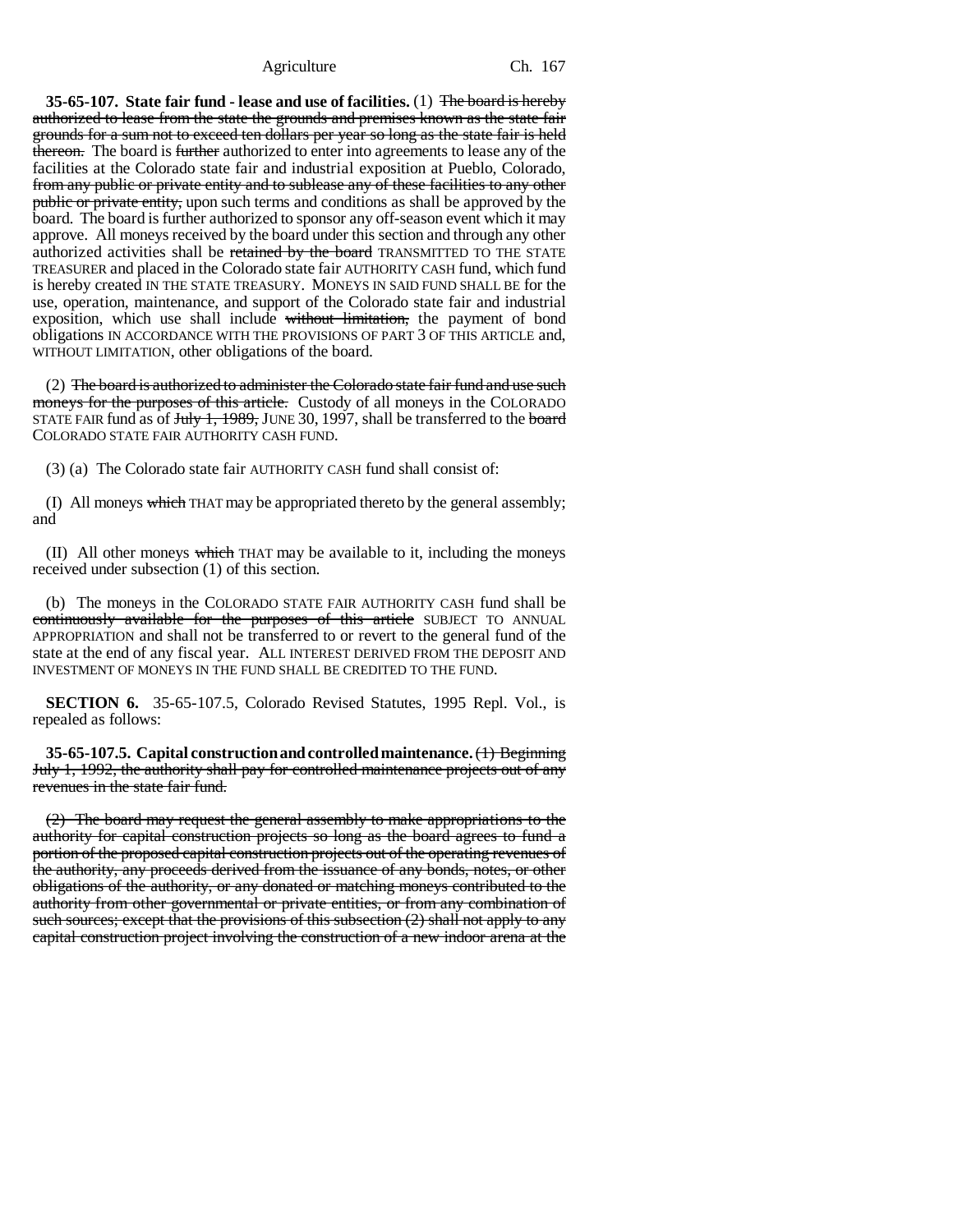state fair grounds. All capital improvements made in accordance with this subsection (2) shall remain the property of the state and shall be leased to the authority as provided in section 35-65-107.

(3) Notwithstanding the provisions of subsection (2) of this section, in lieu of funding controlled maintenance projects for the authority, it is the intent of the general assembly to fund the state's share of matching funds for the public-private construction of a new indoor arena at the state fair grounds. Any such funding shall be subject to legislative appropriation and shall not exceed one million four hundred eighty-five thousand five hundred dollars.

**SECTION 7.** 35-65-301 (2) and (3) (b), Colorado Revised Statutes, 1995 Repl. Vol., are amended to read:

**35-65-301. Board may issue revenue bonds.** (2) Such revenue bonds shall be authorized and issued only by resolution of the board, which resolution shall conform to the requirements of section 35-65-302. SUCH BONDS MAY BE ISSUED ONLY AFTER APPROVAL BY BOTH HOUSES OF THE GENERAL ASSEMBLY EITHER ACTING BY BILL OR JOINT RESOLUTION AND AFTER APPROVAL BY THE GOVERNOR IN ACCORDANCE WITH SECTION 39 OF ARTICLE V OF THE STATE CONSTITUTION.

(3) All bonds issued pursuant to the terms of this part 3 shall provide that:

(b) The bond does not constitute a debt of the state and is payable from the net revenues of the authority as designated in such bond FROM THE OPERATION OF THE ADDITIONAL FACILITIES ACQUIRED OR PROVIDED PURSUANT TO THIS PART 3 AND FROM CONTRIBUTIONS BY NONSTATE SOURCES FOR SUCH ADDITIONAL FACILITIES.

**SECTION 8.** 35-65-305 (1), Colorado Revised Statutes, 1995 Repl. Vol., is amended to read:

**35-65-305. Power to secure bonds.** (1) The board, in connection with the issuance of bonds and in order to secure the payment of the bonds and the interest thereon, has the power, by resolution:

(a) To provide that the bonds issued under this part 3 shall be payable from and may be secured by a pledge of and lien on any or all net revenues of the authority derived from, and shall be payable from:

(I) FEES, RENTALS, AND OTHER CHARGES FOR THE USE OF THE ADDITIONAL FACILITIES ACQUIRED OR PROVIDED WITH THE PROCEEDS OF SAID BONDS OR ANY ONE OR MORE ADDITIONAL FACILITIES ACQUIRED OR PROVIDED WITH PROCEEDS OF BONDS ISSUED PURSUANT TO THIS PART 3; AND

(II) CONTRIBUTIONS FROM NONSTATE SOURCES FOR SUCH FACILITY OR FACILITIES;

(b) To covenant with or for the benefit of the holders of bonds issued under this part 3 that, so long as any of the bonds remain outstanding and unpaid, the board shall prescribe service charges, fees, and rentals and shall revise the same when necessary so that the ADDITIONAL FACILITY OR FACILITIES FOR WHICH THE BONDS ARE ISSUED SHALL ALWAYS REMAIN SELF-SUPPORTING, WITH revenues, of the authority shall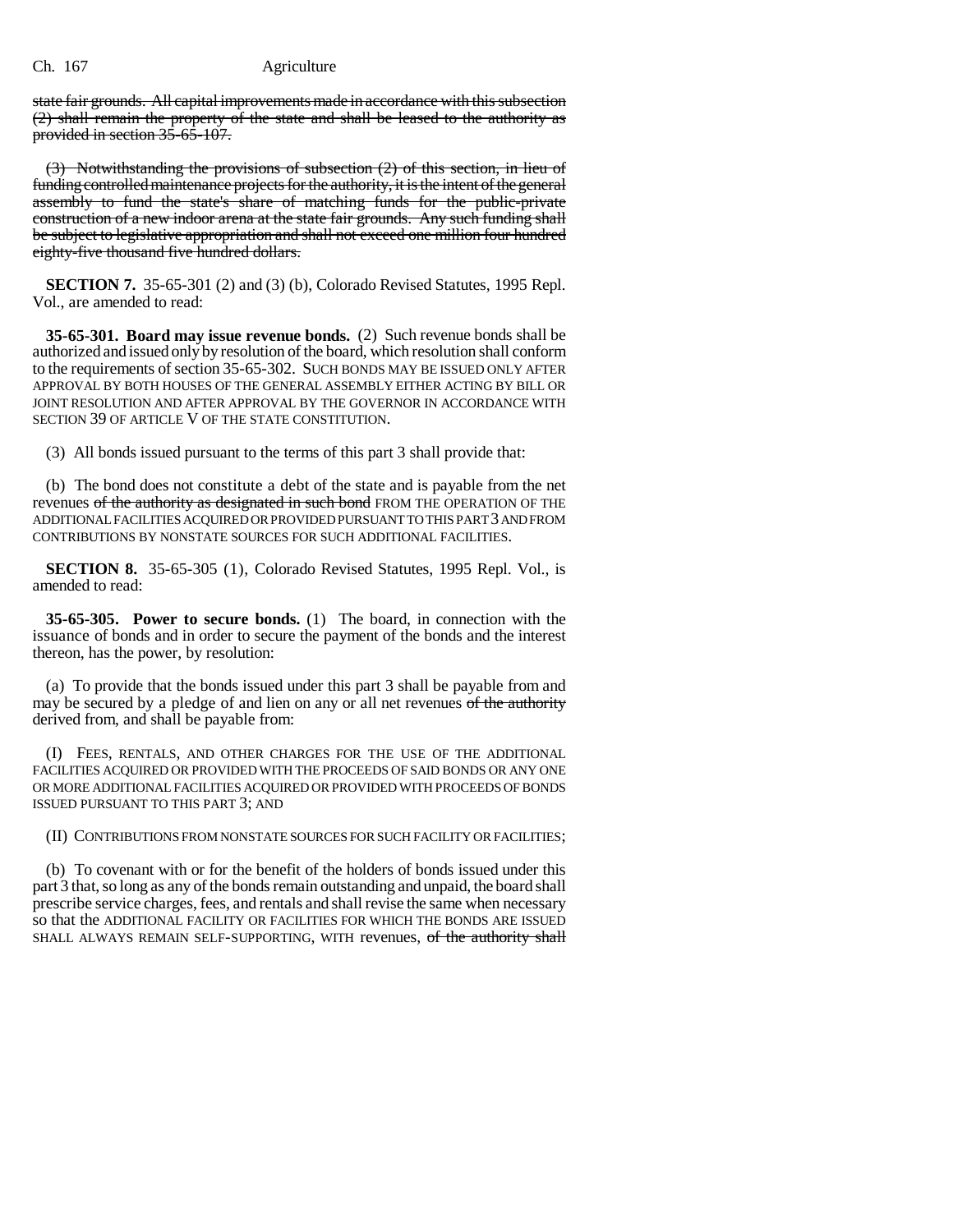always be INCLUDING DONATIONS FROM NONSTATE SOURCES FOR SUCH ADDITIONAL FACILITY OR FACILITIES, sufficient:

(I) To provide for all expenses of operation, maintenance, expansion, and replacement of any facilities from which such revenues are derived;

(II) To pay, when due, all bonds and interest thereon; and

(III) To provide reasonable reserves for such purposes.

**SECTION 9.** 35-65-306 (1) (c), Colorado Revised Statutes, 1995 Repl. Vol., is amended to read:

**35-65-306. Provision of bond resolution - covenants.** (1) A resolution pertaining to issuance of bonds under this part 3 may contain covenants as to:

(c) Such matters as are customary in the issuance of revenue bonds including without limitation the issuance and lien position of other or additional bonds, PAYABLE FROM THE NET REVENUE RECEIVED FOR THE OPERATION OF THE ADDITIONAL FACILITIES ACQUIRED OR PROVIDED PURSUANT TO THIS PART 3 AND CONTRIBUTIONS FROM NONSTATE SOURCES FOR SUCH FACILITIES:

**SECTION 10.** 35-65-307 (2), Colorado Revised Statutes, 1995 Repl. Vol., is amended to read:

**35-65-307. Validity of bonds.** (2) The validity of the bonds shall not be dependent on or affected by the validity or regularity of any proceedings relating to the construction, acquisition, improvement, reconstruction, or extension of the facilities of the COLORADO state fair and industrial exposition financed by the bonds or done in connection therewith.

**SECTION 11.** 35-65-308 (1), Colorado Revised Statutes, 1995 Repl. Vol., is amended to read:

**35-65-308. Prior lien of bonds.** (1) Except as otherwise provided in the resolution authorizing the bonds, all bonds of the same issue under this part 3 shall have a prior and paramount lien on the net revenues pledged therefor OF THE ADDITIONAL FACILITIES ACQUIRED OR PROVIDED PURSUANT TO THIS PART 3 FOR WHICH THE BONDS HAVE BEEN ISSUED AND CONTRIBUTIONS FROM NONSTATE SOURCES FOR SUCH FACILITIES. The board may provide for preferential security for any bonds, both principal and interest, to be issued under this part 3 to the extent deemed feasible and desirable by such board over any bonds that may be issued thereafter.

**SECTION 12.** 35-65-309, Colorado Revised Statutes, 1995 Repl. Vol., is repealed as follows:

**35-65-309. Board of commissioners of the Colorado state fair authority bonds.** On June 2, 1983, any bonds issued pursuant to this part 3 shall become an obligation of the board to the same extent that they were an obligation of the Colorado state fair and industrial exposition commission before said date. On or after said date, the board may issue bonds with the same authority and subject to the same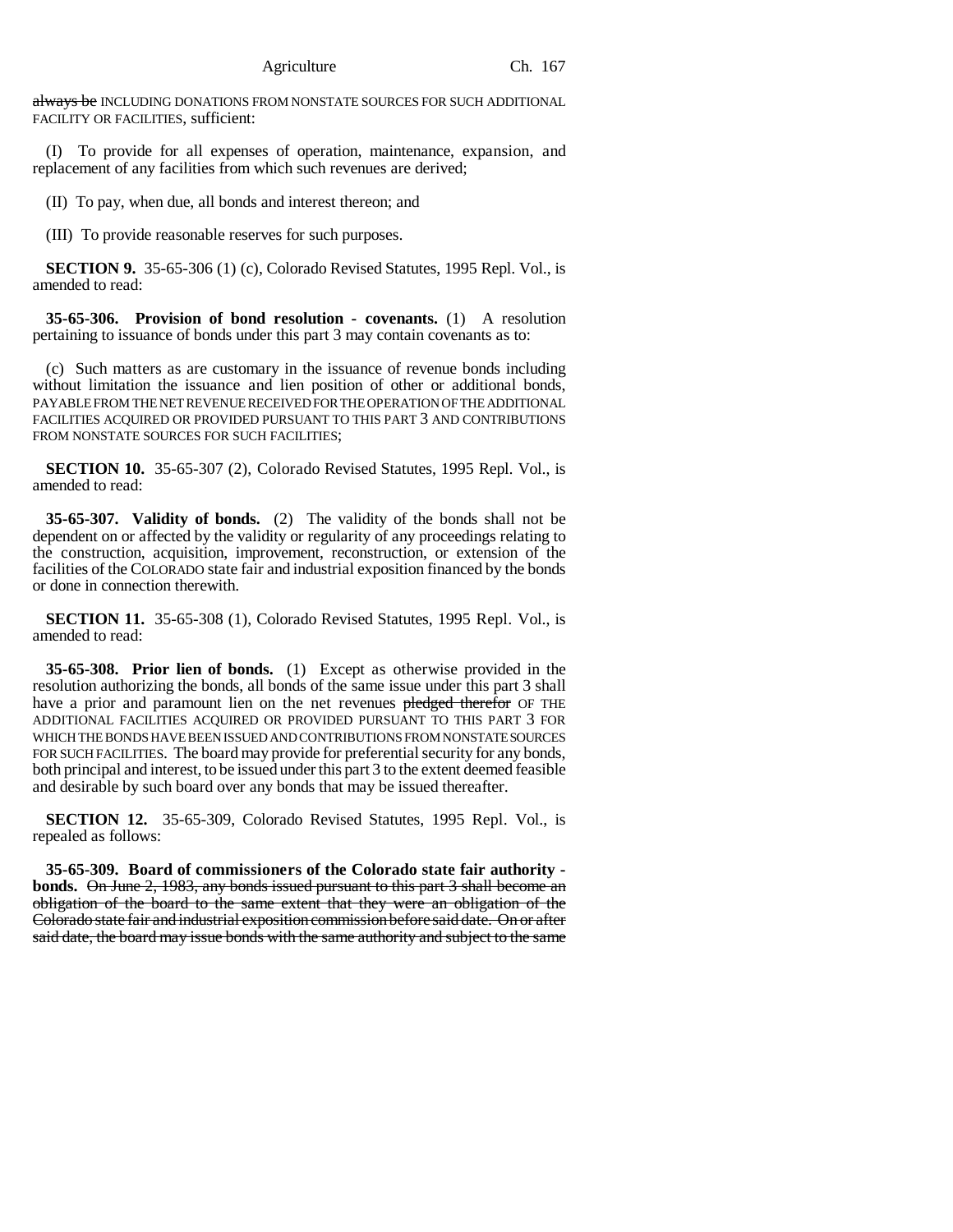restrictions as the Colorado state fair and industrial exposition commission.

**SECTION 13.** Part 3 of article 65 of title 35, Colorado Revised Statutes, 1995 Repl. Vol., is amended BY THE ADDITION OF A NEW SECTION to read:

**35-65-310. Colorado state fair authority board - bonds.** ON JUNE 30, 1997, ANY BONDS ISSUED PURSUANT TO THIS PART 3 SHALL BECOME AN OBLIGATION OF THE COLORADO STATE FAIR AUTHORITY TO THE SAME EXTENT THAT THEY WERE AN OBLIGATION OF THE BOARD OF COMMISSIONERS OF THE COLORADO STATE FAIR AUTHORITY BEFORE SAID DATE.

**SECTION 14.** 24-1-123 (4), Colorado Revised Statutes, 1995 Repl. Vol., as amended, is amended BY THE ADDITION OF A NEW PARAGRAPH to read:

**24-1-123. Department of agriculture - creation.** (4) The department of agriculture shall consist of the following divisions:

(h) (I) THE COLORADO STATE FAIR AUTHORITY, THE HEAD OF WHICH SHALL BE THE MANAGER OF THE COLORADO STATE FAIR AND INDUSTRIAL EXPOSITION. THE COLORADO STATE FAIR AUTHORITY AND THE OFFICE OF MANAGER OF THE COLORADO STATE FAIR AND INDUSTRIAL EXPOSITION, CREATED BY PART 4 OF ARTICLE 65 OF TITLE 35, C.R.S., SHALL EXERCISE THEIR POWERS, DUTIES, AND FUNCTIONS AS A DIVISION OF THE DEPARTMENT OF AGRICULTURE AS IF THE SAME WERE TRANSFERRED BY A **TYPE 1** TRANSFER TO THE DEPARTMENT OF AGRICULTURE.

(II) THE COLORADO STATE FAIR AUTHORITY SHALL INCLUDE THE BOARD OF COMMISSIONERS OF THE COLORADO STATE FAIR AUTHORITY, CREATED BY PART 4 OF ARTICLE 65 OF TITLE 35, C.R.S., WHICH SHALL EXERCISE ITS POWERS AND PERFORM ITS DUTIES AND FUNCTIONS AS SPECIFIED BY LAW UNDER THE DEPARTMENT OF AGRICULTURE AS A PART OF THE COLORADO STATE FAIR AUTHORITY AS IF THE SAME WERE TRANSFERRED BY A **TYPE 1** TRANSFER.

**SECTION 15.** 24-51-310 (1) (1), Colorado Revised Statutes, 1988 Repl. Vol., as amended, is repealed as follows:

**24-51-310. Persons not eligible for membership.** (1) Persons not eligible for membership in the association include:

(l) Temporary employees of the Colorado state fair authority whose employment by the authority does not exceed thirty days within the calendar year and who are covered by the retirement plan organized pursuant to the provisions of section 35-65-402, C.R.S.

**SECTION 16. Repeal.** 35-65-402, Colorado Revised Statutes, 1995 Repl. Vol., as amended, is repealed.

**SECTION 17. Appropriation.** (1) In addition to any other appropriation for the fiscal year beginning July 1, 1996, there is hereby appropriated, out of any moneys in the general fund not otherwise appropriated, to the Colorado state fair authority cash fund created by section 35-65-107 (1), Colorado Revised Statutes, the sum of four million dollars (\$4,000,000).